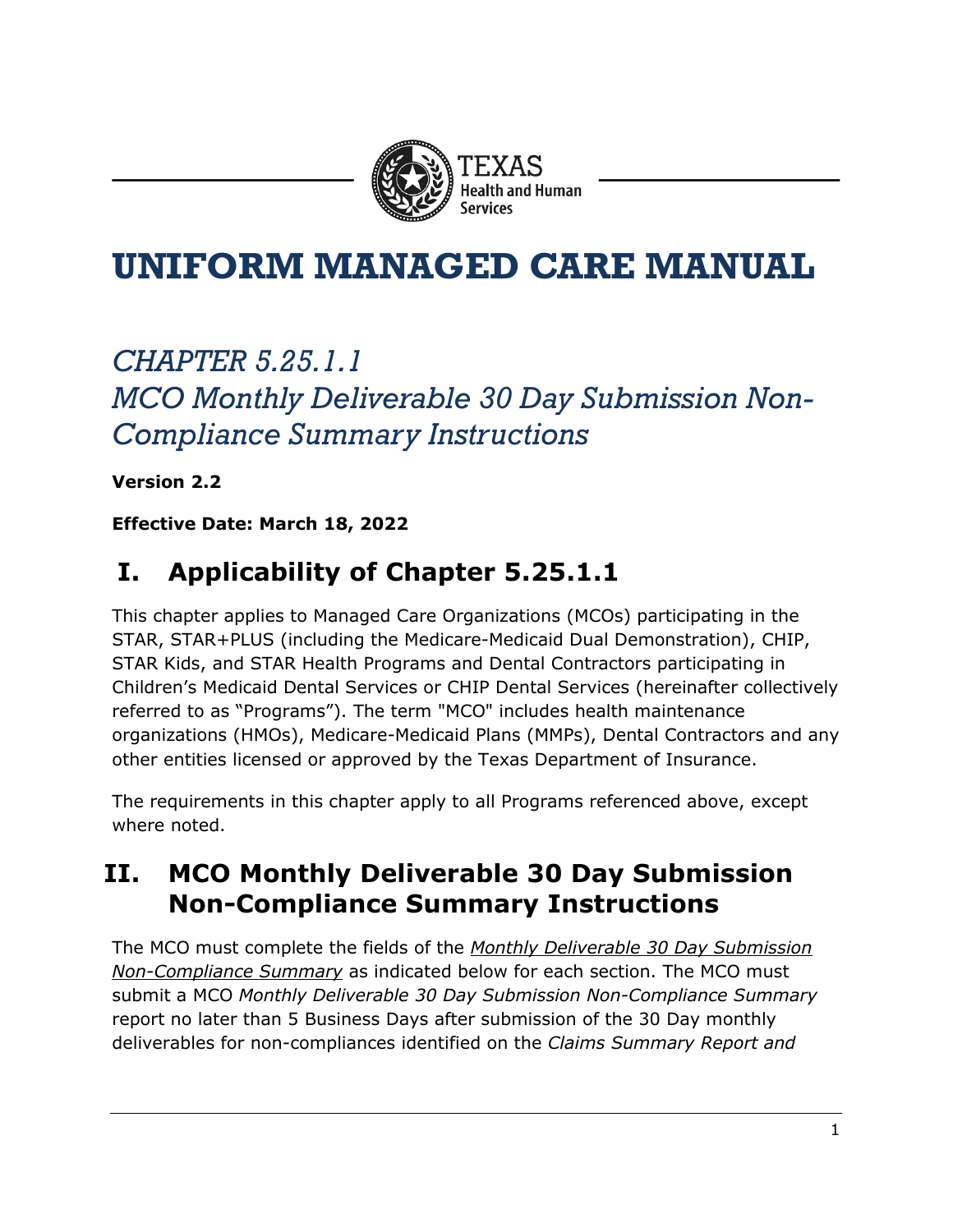*MCO Hotlines* (Member, Provider, Nurse, Behavioral Health and Where's My Ride) via TexConnect.

### **A. General Information Section**

The MCO must complete the fields of the *General Information* section as follows:

- 1. **MCO Name:** Enter the MCO name.
- 2. **Date:** Enter the date when the summary was completed by the MCO.
- 3. **Reporting Period:** Enter the month being reported in the naming convention as follows:
	- a. If the *Monthly Deliverable 30 Day Non-Compliance Summary* is being submitted for the monthly Deliverables, enter the appropriate range in dates (e.g., 09/01/2019 to 09/30/19).

### **B. Deliverables Section**

The MCO must complete the fields of the Deliverables section on all Deliverables for which MCO performance does not meet contractual standards as follows:

- 1. **Deliverable Type:** Check the box next to all Deliverables for which the performance standard was not met.
- 2. **Performance Standard:** Select the performance standard(s) not met for the Deliverable selected.
- 3. **Program:** Check the box for each Program for which the MCO did not meet contractual standards.
- 4. **Cause of Non-compliance/Corrective Action Taken:** Enter the MCO's actual performance results, the cause of the non-compliance, and the corrective action(s) the MCO will put in place to correct the non-compliance. For the cause of the non-compliance, the MCO should consider trends related to previous Deliverable results if applicable.
- 5. **MCCO Comments:** Do not complete this section. This section is for internal state use only.

#### **Table 1. DOCUMENT HISTORY LOG**